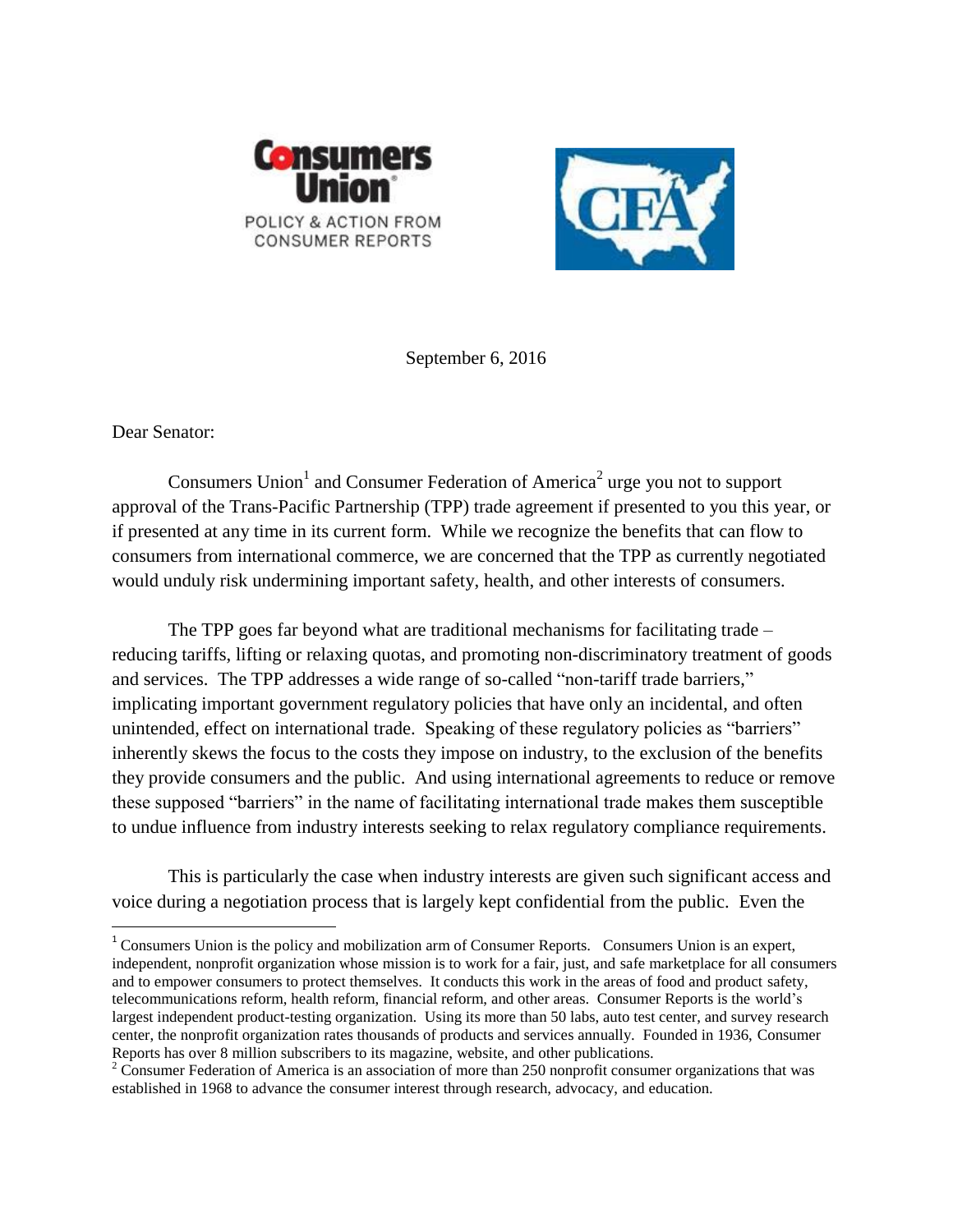advisory committee system Congress created 40 years ago to provide for outside public input has come to be dominated by industry, with only one consumer representative out of roughly 600 advisors. Subjecting fundamental regulatory objectives to the rubric of reducing "barriers" to international trade risks setting them up for a one-sided industry-driven effort to weaken them. Ensuring that a proper balance is kept warrants a far more open, publicly transparent process than has taken place with the TPP.

To cite just a few examples: The TPP includes provisions, not found in past trade pacts, that allow international food shippers to challenge food safety inspection procedures at the border. Other TPP provisions could enable pharmaceutical companies to challenge Medicare drug listing decisions and Medicaid reimbursements, as well as to constrain future U.S. policy reforms aimed at reducing healthcare costs.

The risk that the TPP will become a vehicle for undermining important consumer protections is further exacerbated by the inclusion of the Investor-State Dispute Settlement procedure, or ISDS. This procedure allows industry to bypass the established regulatory agencies and courts, and to demand compensation from governments in private arbitration tribunals based on claims that consumer protection rules are reducing foreign corporate profits.

We have recently seen how a World Trade Organization case brought by Mexico and Canada against U.S. Country of Origin labeling requirements – requirements supported by more than 90 percent of American consumers, passed three times by Congress, and upheld by the U.S. Courts – resulted in severe penalties that would be imposed on the United States unless those requirements were eliminated. Congress, under threat, obliged and abolished Country of Origin Labels for beef and pork imported from Canada and Mexico. We are concerned that the TPP will lead to more industry-driven challenges to consumer protections, and that ISDS will provide an open avenue for doing so.

We recognize that the TPP attempts to address more clearly some of the specific concerns that have arisen regarding use of ISDS procedures in previous trade agreements. But there remain serious concerns about the potential for misuse of these procedures here, as well as serious questions about the need to include these procedures in the first place.

ISDS enlists private arbitrators, largely drawn from the ranks of the international business community and their legal advisors, who are likely to have less affinity for the public policy interests that governments are responsible for promoting and protecting. These private judges do not undergo the same scrutiny and oversight that apply to the U.S. federal judiciary. Furthermore, this private process is much less open to meaningful input from members of the public who may be substantially affected. While a private ISDS tribunal may elect to entertain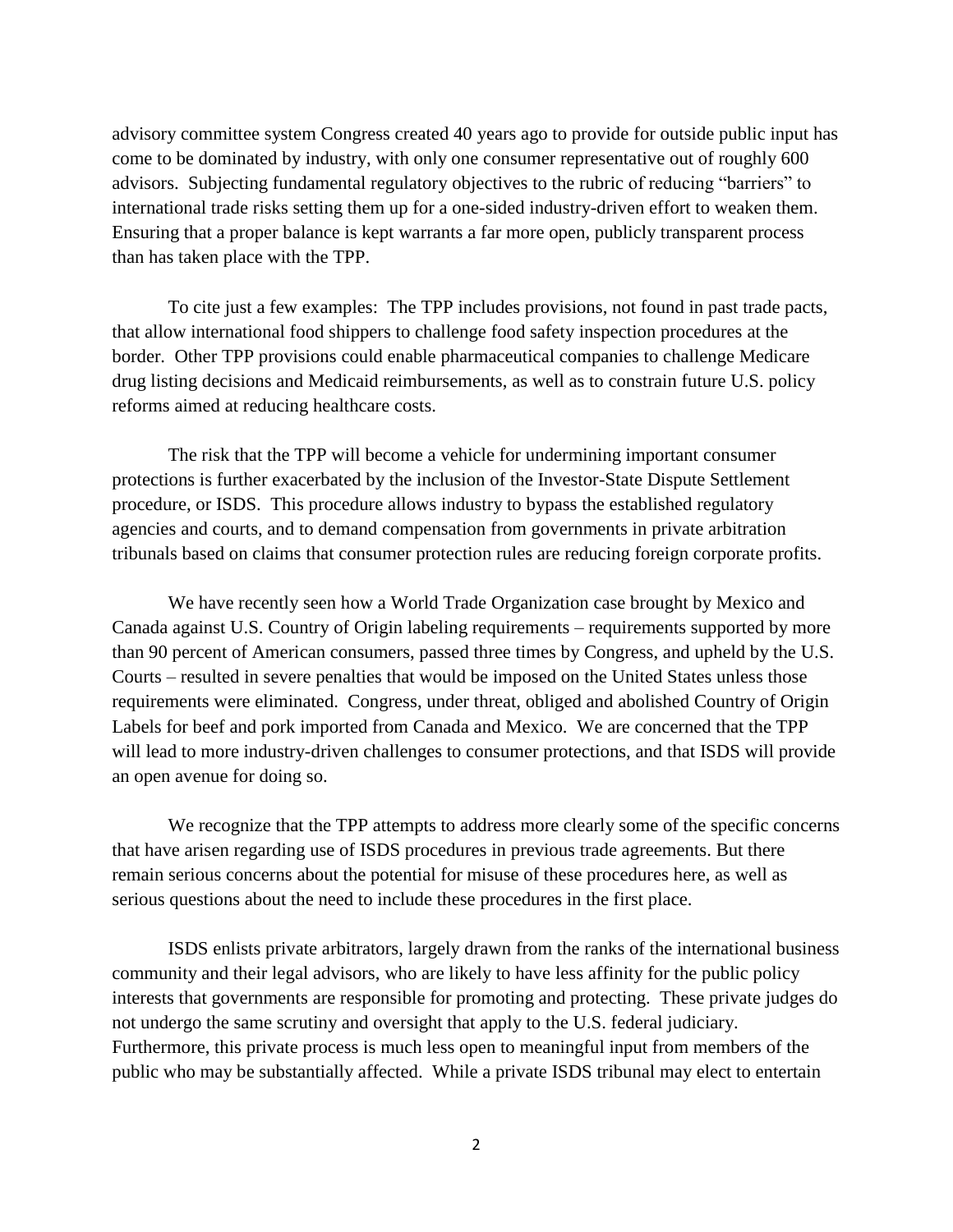an amicus brief from a non-corporate or non-governmental entity, for example, it is not required to do so, and there is no right for even directly affected parties to intervene, as there is in U.S. federal courts and in the courts of other nations.

These extra-governmental ISDS procedures were originally conceived, in an earlier era, to be a safeguard against the perceived risk of patently arbitrary foreign government actions to confiscate an investing company's property. In recent years, however, ISDS has begun to be employed as a basis for challenging a broader range of government regulatory actions.

In the present-day era, it is simply not a realistic concern that one of the countries signing the TPP would move to arbitrarily nationalize the assets of a foreign corporation, or take other arbitrary action that amounts to expropriation, when they are trying to increase trade with us. The far more realistic concern is that corporations will use ISDS mechanisms to overwhelm the host government, by bypassing established legal and regulatory processes, or by threatening to do so as a means of intimidating the host government and extracting more lenient treatment, at the expense of public safety or other important consumer and public interests.

This risk is particularly pronounced in the many situations where the regulatory decision contains some element of site-specific or issue-specific discretion, where the black-letter statute or rule in question unavoidably requires interpretation by the national, state, or local government decisionmaker. The risk is also particularly high where the host government does not possess the financial resources for sustained litigation against a powerful multinational corporation; but even the United States might potentially be dissuaded from devoting the resources to pursue and defend strong regulatory policies as vigorously as it should.

In the unlikely event of an actual arbitrary expropriation, there are other government-togovernment mechanisms for responding. Moreover, corporations can, if they wish, obtain insurance coverage that adequately guards against loss from the remote prospect of expropriation. While having a specially paved private pathway to bypass the host government entirely might conceivably help marginally reduce the expense of that insurance coverage, that is not sufficient justification for undermining host government regulatory sovereignty.

Notably, there was sensitivity during the TPP negotiations to this potential for ISDS to undermine effective regulation, as to one industry in particular – tobacco products. And the TPP accordingly excludes tobacco regulation from ISDS. We completely understand and fully support efforts to ensure that tobacco companies continue to be fully accountable under each country's laws and regulations. But these same considerations apply to a wide range of regulatory policies, including important policies that relate to public health and consumer safety,